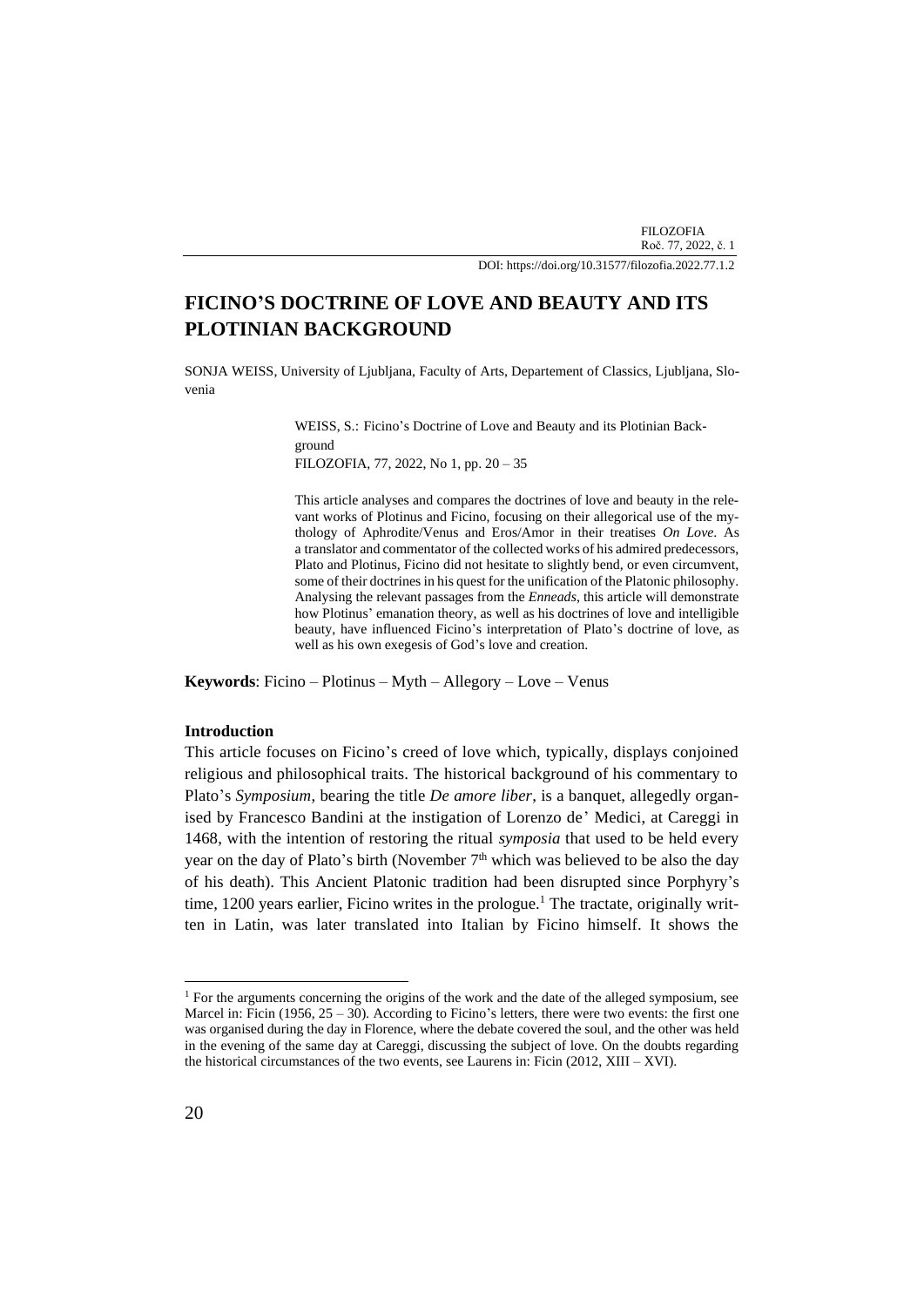importance of the work and the author's desire to make it as accessible as possible.<sup>2</sup> It had, indeed, a widespread influence on the surge of similar tractates, following Ficino's example by spreading the doctrine of love.<sup>3</sup> Ficino's text follows that of Plato closely, in the form of seven discourses pronounced by Ficino's friends and colleagues. The work opens with a reverent mention of Plato, father of philosophers, but the content turns out to exceed the nature of commentary, rising to an original meditation on love inspired not only by Plato, but also by other philosophical, theological and mystical texts. It has been observed by modern commentators that Plato's *Symposium* is not a homogenous philosophical work, since many of its parts express the opinions of sophists and rhetors who do not share Plato's (or Socrates') philosophical beliefs. It would, therefore, be rash to attribute to Plato every statement given in these speeches.<sup>4</sup> Ficino's commentary, on the contrary, unfolds with invariable philosophical earnestness<sup>5</sup> aiming at uniformity of the Platonic doctrine.<sup>6</sup>

Plotinus, of course, is prominent among Ficino's sources, and *De amore* is no exception, although it was published more than twenty years earlier than Ficino's translation of the *Enneads*. Nevertheless, scholars have made a strong case, proving that Ficino had been working on Plotinus for some thirty years before publishing the Latin *Enneads* and commentaries to them and, at least from 1460, when he first got access to the Greek manuscript, which he had transcribed, making a habit of marking it with numerous annotations.<sup>7</sup> It appears that Ficino paid particular attention to Plotinus' treatise *On Eros* (*Enn.* III 5(50)) of which two versions of Ficino's translation survive. Wolters has convincingly argued that Plotinus' doctrines, and not only the one in the 50<sup>th</sup> tractate, but also other tractates, shaped Ficino's doctrine of love which, according to his arguments, should be understood in light of his

<sup>2</sup> While this paper was in the making, Ficino's Italian version of *De amore* first saw light in Slovene translation of Mojca Mihelič, accompanied by a comprehensive study of Igor Škamperle.

<sup>3</sup> For these works and their philosophical and literary value, see Panofsky (1972, 144 – 146), and Škamperle in: Ficino  $(2021, 180 - 182)$ , whose review of most notable authors also includes a prolific Croatian humanist Frane Petrić and his *Amorous Philosophy* (*Amorosa filosofia)* inspired by Ficino's dialogue*.*

<sup>4</sup> Laurens in: Ficin (2012, XXVII).

<sup>5</sup> As observed by Blum in: Ficino (2014, XVII).

<sup>6</sup> A recent study on Ficino's hermeneutics, however, observes that Ficino's unitary approach to Platonic texts does not preclude the probability that his *De amore* was inspired by actual conversations that took place at Florentine Platonic symposia. The same study also points out that the dialogic roles were carefully distributed by the author in a manner that befitted both Ficino's contemporaries and Plato's interlocutors (Robichaud (2015, 115)).

<sup>&</sup>lt;sup>7</sup> Wolters (1986, 192), who also refers to Henry (1948). For evidence of Ficino's early familiarity with Plotinus, see also Corrias  $(2020, 16 - 21)$ .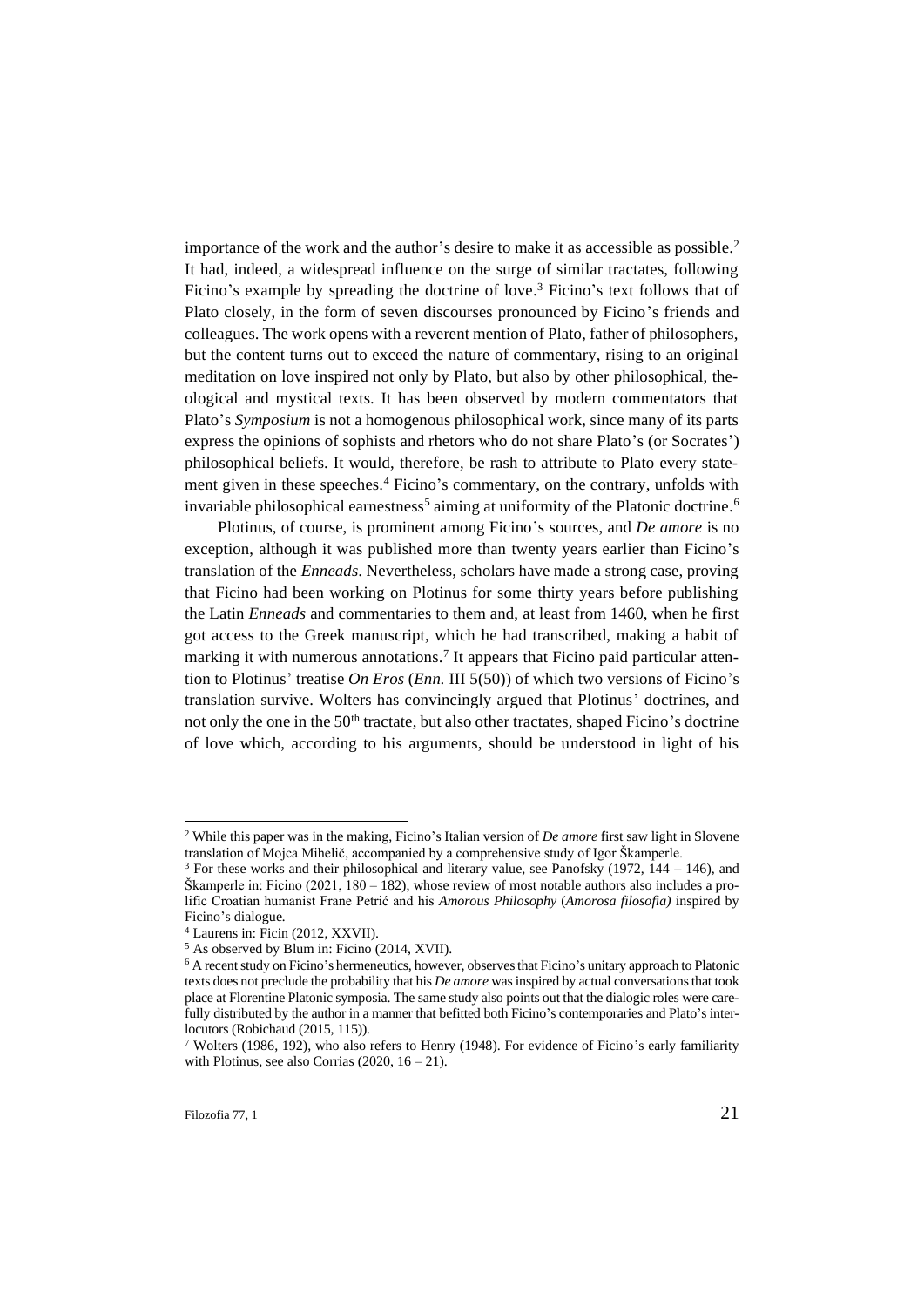interpretation of Plotinus, even more than through his understanding of the original text of Plato.<sup>8</sup>

With these arguments in mind, I shall proceed to the analysis of Ficino's theory of love and beauty: first, I shall compare the mythological symbolism of Venus and Amor in the work of both philosophers, and then I shall observe more closely some passages from the *Enneads*, the examination of which in some of the cases points to Ficino's deviation from Plotinus, while in others, it displays his profound knowledge and subtle understanding of Plotinus' philosophy that allowed him to attune the latter's doctrines to his own.

## **The Two Venuses and the Inner Tension of the Soul**

The second book of *De amore* opens with the formulation of the Neoplatonic principle of emanation, according to which everything that steps forth, so to speak, out of the Good, turns back to its source, thus receiving being and formation.<sup>9</sup> Ficino, relying heavily on the Proclean Cylic theory of Causation,<sup>10</sup> marks this process with the three steps of *processio, conversio* and *perfectio,* which represent the beginning (*Deus creat*), the middle (*rapit*) and the completion (*perficit*), with reference to the mystical Pythagorean Triad and Orphic conception of the all-embracing Zeus, who is the beginning, the middle and the end (*De amore* II.1). The second, revertive phase (*conversio / Deus rapit*) has already been emphasised in the first speech where it is said that the angelic Mind is born, as its dark essence turns toward its source, God, like an eye which is directed toward the light of the sun. This first *conversio*  is actually called "the birth of Love (*amoris ortus*)" (I.3).<sup>11</sup> On the other hand, the turn back towards the origins (*epistrophé*) was already an important part of Plotinus' love doctrine: it occurs at the level of the third Hypostasis, the Soul, represented by the heavenly Aphrodite, directing her love (*éros*) to her father, the source of her

<sup>8</sup> Wolters (1986, 189). Between the two colossal enterprises of translating and commenting on the entire opera of Plato and Plotinus, Ficino apparently found ample time to write his own works and to study and translate other Ancient thinkers who shaped his spiritual world. Among these were many post-Plotinian Neoplatonists (Iamblichus, Proclus, Ps. Dionysius among others), which is why some scholars argue that Ficino's Platonism is closer to post-Plotinian Platonic tradition than Plotinus' thought (or Plato's, for that matter); see Celenza (2002, 77 – 82).

<sup>&</sup>lt;sup>9</sup> Cf. Plotinus, *Enn.* V 4(7).2.4 – 5. in V 1(10).7.5 – 6. V 2(11).1.8 – 12. For a detailed commentary on some of these passages, see Bussanich (1988,  $7 - 54$ ).

<sup>&</sup>lt;sup>10</sup> See Proclus *El. Th.* 35, although Ficino seems to have followed Ps. Dionysius in his emphasis on the revertive phase of emanation (Gersh (2019, 30)). For a historical overview of this doctrine, see Dodds in: Proclus (1963, 220 – 21).

<sup>&</sup>lt;sup>11</sup> The concept of conversion acquires a moral, as well as mystical significance in light of Ficino's conviction that the goal of Platonism is assimilation to God and that it is love that makes us godlike; see Robichaud (2015,  $13 - 17$ , 96, 120, and particularly  $122 - 129$ ) for Ficino's adjustment of Plotinus' ethical doctrine.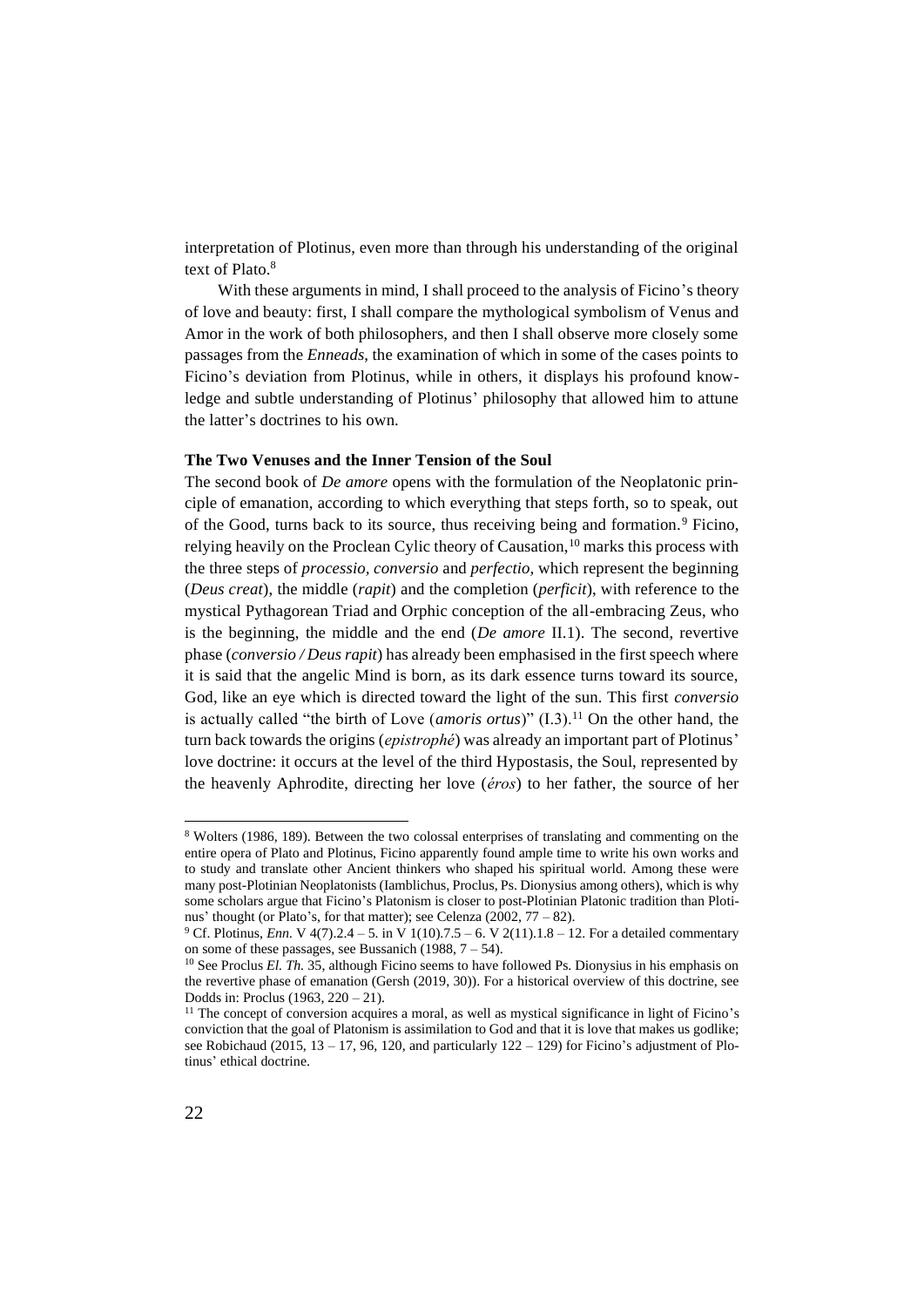existence *(Enn. III 5(50).2)*. Her act is presented as a loving contemplation with Eros as her "eye" and the crucial link that keeps the Soul in contact with the intelligible realm. The second Hypostasis – Intellect/*Nous* – does not need such an eye, since it contemplates the One/Good within itself. However, even within the Intellect, a similar dynamic can be observed. P. Hadot explains the three "states" of Plotinus' Intellect (being, life and intellection) as the undeployed state (being, *esse*), the stepping out of itself (life, *vivere*), and the return to itself (intellection, *intelligere*).<sup>12</sup> With this trinity of being-life-intelligence, Plotinus enlivened the stately dignity of the self-contemplating Intellect and, moreover, he reaffirmed the basic principle of the Good, giving itself, and thus giving (metaphysical) birth to what comes after it. If *intelligere* is the key moment of the reversion towards the principle, *vivere* is the critical moment of the progression, i.e., of the continuance of the emanation, leading to the birth of the Soul and finally to the generation of the cosmos. This double act is comparable to the bending of a bow, for it produces a tension which preserves the *status quo*, that is the stillness of the intelligible world. While the life is drawn forth, outside, and to generation, the intelligence turns back to contemplation. Strictly speaking, the progression is not opposed by any revertive *motion*, but by metaphysical rest: for the new-born reality (the Soul) does not aim to return to where it came from (which would disprove the generosity of the Good), but to keep a certain balance by preserving the link to the principle without putting a stop to its progression.

In *De amore* II.7, the intelligible triad of being, life and intellection is said to reflect in the similar triad at the level of the World Soul: intellection, movement and generation, symbolised by the same triad of gods in both cases: Saturn, Jove and Venus.

| $MIND = esse (Saturn)$         | $SOL = intelligence (Saturn)$ |
|--------------------------------|-------------------------------|
| $=$ vivere (Jove)              | $=$ movere (Jove)             |
| $=$ <i>intelligere</i> (Venus) | $=$ generare (Venus)          |

From this scheme, it becomes evident that the aforementioned tension (between *intelligere* and *generare*, i.e., between contemplation of the higher reality and generation of lower things) is limited to the double figure of Venus. She is, so to speak, a personification of apparently opposing tendencies of turning to the source and proceeding to generation, while Saturn and Jove represent corresponding pairs

<sup>&</sup>lt;sup>12</sup> See Hadot (1957), for the history of this doctrine developed inside Plotinus' polemics with the stoics. Plotinus' trinity within the Intellect was inspired by a passage of Plato's *Sophist*, according to which Being cannot lack intellection, life nor even motion and soul.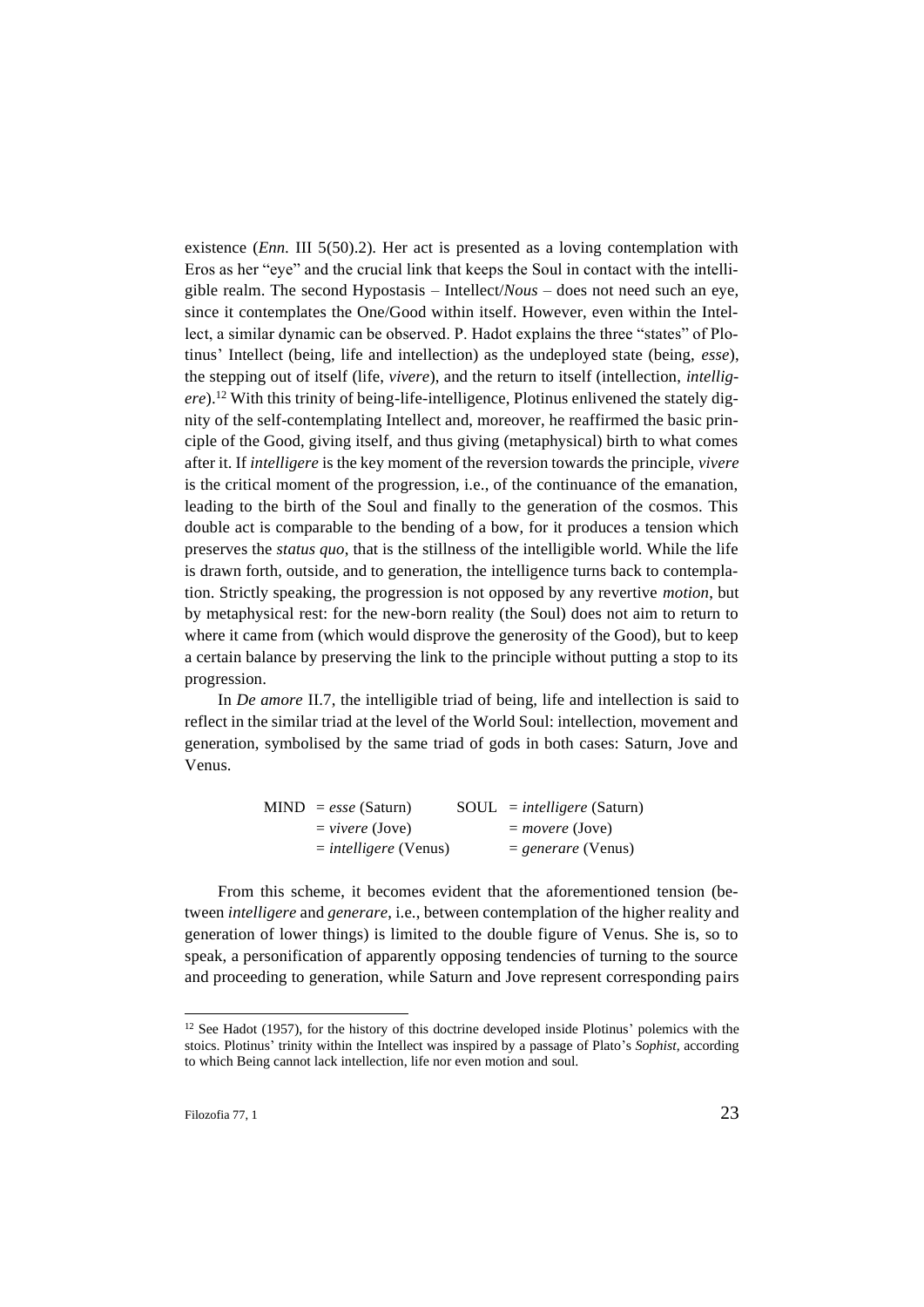of *esse/intelligere* and *vivere/movere*. She is the focus of duality, which has a rich philosophical, as well as cultural, background.

Ficino's explanation of the two Venuses forms part of his commentary on Pausanias' speech in Plato's *Symposium*, which introduces two Aphrodites accompanied by corresponding Eroses: the elder one is the heavenly Aphrodite, daughter of Ouranos, while the younger one is the popular Aphrodite, daughter of Zeus and Dione (*Symp.* 180d–e). Since the speech is essentially about Eros, the details on each Aphrodite come forth gradually and succinctly. One of the reasons may be that ancient readers were well acquainted with the double role of the goddess of love. A similar distinction can be found in the *Symposium* of Xenophon (8.9–10), who mentions both cults presenting the heavenly Aphrodite as patroness of pure love of souls and beautiful deeds, and the other one as champion of bodily love. Xenophon's differentiation does not diverge from Plato's by much, except that the latter views the Eros of the heavenly Aphrodite as strictly homoerotic, while the lower Eros is more corporeal and directed to women as well. This antithetic presentation of Eros does not exactly match the features of the cults of the two Aphrodites, which show no such clear distinctions.<sup>13</sup> Some studies, therefore, argue against a consistent, unambiguous binary perception of the concept of Aphrodite/Venus and Eros/Amor, since numerous texts display different dichotomies (between love, bodily and spiritual, adulterous and conjugal or, in our case, between intellection and generation): $14$ in light of this argument, even the minor difference between Plato's and Xenophon's dichotomy is revealing. Regarding the Renaissance, it seems even harder to speak of an unequivocal symbolism of the heavenly and the popular (or terrestrial) Venus, particularly in  $art$ ,<sup>15</sup> where Ficino's spiritual influence is sometimes said to surpass even his impact on philosophy.<sup>16</sup> As we shall see, Ficino influenced by Plotinus, availed himself of the duality of Venus and corresponding Amors to make further distinctions.<sup>17</sup>

<sup>13</sup> Pirenne-Delforge (1988, 147 – 151).

<sup>&</sup>lt;sup>14</sup> For the Medieval perception of Venuses and Cupids, see Tinkle (1996,  $9 - 41$ ).

<sup>15</sup> In his studies on the Neoplatonic background of Renaissance masterpieces (Botticelli's *Birth of Venus* and *La Primavera,* or Titian's *Allegory of Sacred and Profane Love,* among others) Panofsky gives an interpretation of the two figures, nude and clothed, based on Ficino's doctrine of the two Venuses, at the same time pointing out the double symbolism of nudity which, in moralistic doctrines, is a sign of bawdiness and debauchery, while its theological meaning often points to the freedom from secular burden and, consequently, represents a higher principle (Panofsky (1972, 151 – 60, and *Id.* 1970, 188 – 200)). See also Uršič (2002, 186 – 189), who defends a singular Venus uniting human and divine, sensual and spiritual, against Gombrich's interpretation (1945, reprd. 1972) of Botticelli's Venus in *La Primavera* as supra-sensual, divine idea of *humanitas*. <sup>16</sup> Škamperle (2002, 69).

<sup>17</sup> See, particularly *De amore* VI.5. and VI.8 and his *Commentary* to Plotinus' *Enn.* III 5(50).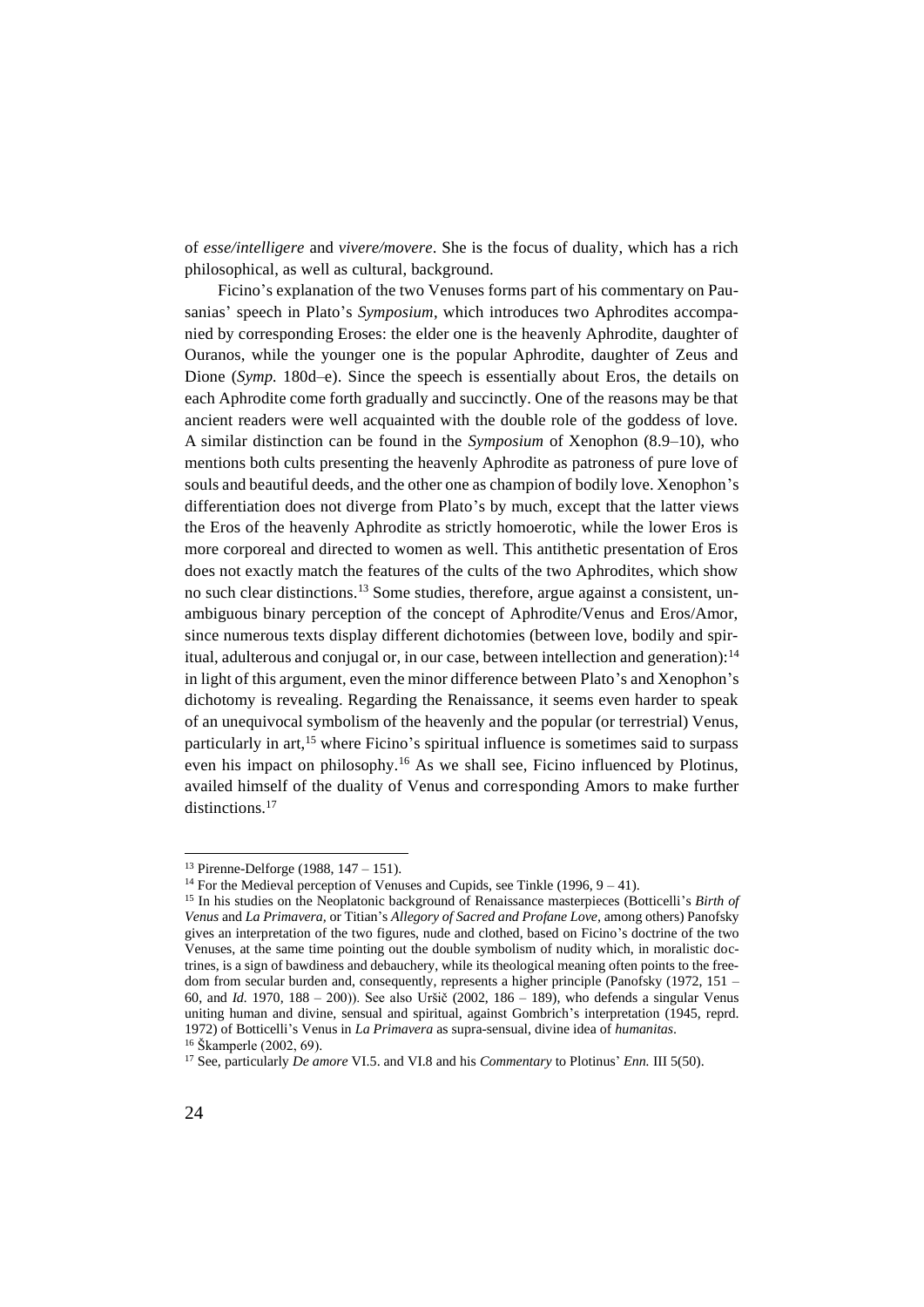As goddess of love and beauty, Aphrodite is always accompanied by Eros. In one of his earlier treatises, Plotinus used this companionship to reinterpret the myth of Eros and Psyche, by identifying Aphrodite with Psyche, and conclude that "every soul is Aphrodite". (*Enn.* VI 9(9).9.31) The complexity of Plotinus' interpretation of this mythological motif is evinced in the treatise *On Eros* (*Enn.* III 5(50))*,* where he uses it as part of his elaborate doctrine of the soul, to illustrate the tension between the third Hypostasis' (i.e., the Soul's) turning back to its principle and progression to the sensible cosmos (Ch. 3). In his study of the treatise, P. Hadot states the problem of Plotinus' allegoresis of the two Aphrodites in the following way: after presenting and rejecting the first possible interpretation, according to which the heavenly Aphrodite symbolises the higher part of the World Soul, which does not turn to this world but dwells separate from it, while the second Aphrodite represents its lower part, which revives and governs the cosmic body, Hadot endorses the second explanation which, outside of the wider context of Plotinus' doctrine of the soul, seems also more acceptable. According to this explanation, the heavenly Aphrodite represents the Soul-Hypostasis, intent on contemplating the intelligible world, while the other Aphrodite represents the World Soul, engaged in the governing of this world. Comparing Ficino's interpretation of this motif in *De amore* with that of Plotinus, Hadot concludes that the accepted explanation of Plotinus' allegoresis is also more congruous with Ficino's interpretation of the two Venuses.<sup>18</sup> Gersh's study of Ficino's commentary to Plotinus' fifth *Ennead* provides additional insight into the matter. His conclusions do not disprove Hadot's results, but his analysis of other relevant Ficino's texts neglected by Hadot (particularly his commentary to *Enn.* III 5(50)) reveals that Ficino's intricate structure of intelligible and psychic realms admits the second (rejected) interpretation of Hadot.<sup>19</sup>

In comparing Ficino's and Plotinus' theory of the two Venuses/Aphrodites, we must observe the following divergence, pointed out by the two studies: that, despite the overtly Plotinian character of Ficino's precession and reversion, Plotinus' three Hypostases were subjected to slight modification. As is evident from Ficino's commentary to *Enn*. III 5 (Chapter 2), the third Hypostasis – the Soul – had been replaced by the Intellectual Soul (see the scheme below), which is the Soul descending directly from the Angelic Mind (the *intellectus simpliciter*) and existing at two levels: as *intellectus quidam* (particular intellect), at the higher one, and as *anima simpliciter* (absolute Soul), at the lower one. What Ficino's Intellectual Soul has in common with Plotinus' third Hypostasis is perfect independence from the sensible world and the fact that it is completely absorbed in the contemplation of the

<sup>&</sup>lt;sup>18</sup> Hadot in: Plotin (1990,  $46 - 61$ ).

 $19$  Gersh in: Ficino (2017, cxxxiv – cxxxviii).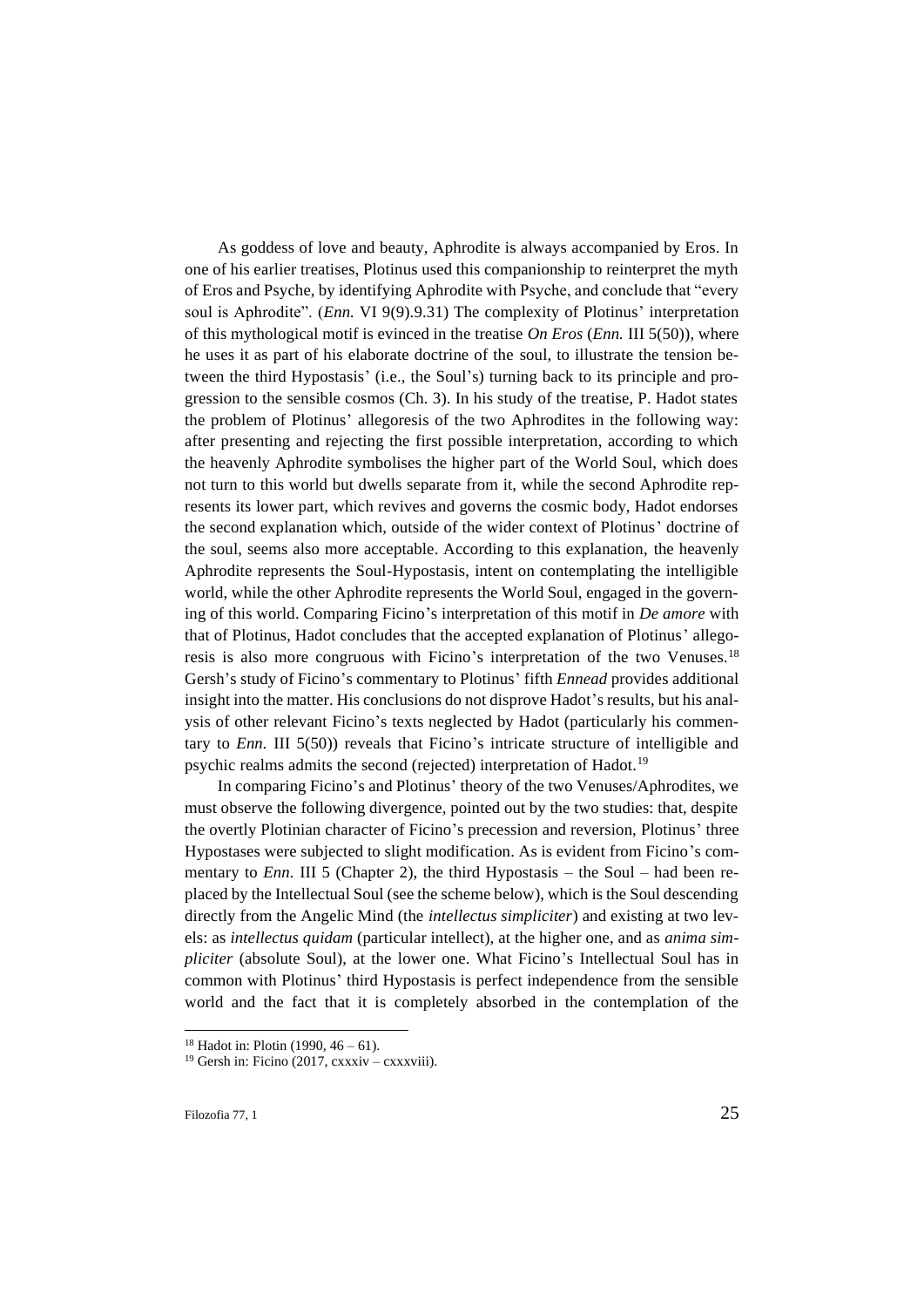intelligible realm from whence it came. Ficino's commentary results in the following scheme:

- 1. Intellect *simpliciter*
- 2. Intellectual Soul specified as the intellectual Soul that is in the World
	- = **the first Venus**
		- a. Intellect of a certain kind
		- b. Soul *simpliciter*
- 3. Life born from the Intellectual Soul = conjoined World Soul = **the second** 
	- **Venus**
		- a. Soul of a certain kind
		- b. Nature *simpliciter*<sup>20</sup>

This interpretation, presenting the first as well as the second Venus as two levels of the World Soul (her higher part linked to the Intellect, and the lower one to the body) seems, at first sight, to depart from the above given scheme from *De amore* II.7, as well as from a corresponding passage in VI.7, where the first Venus essentially represents *mens angeli* (Angelic Mind), and the second one *mundi anima*  (World Soul). Trying to elaborate, Ficino adds that the First Venus is the intelligence inside the Angelic Mind, and this, as we have seen is the revertive phase of the Intellect corresponding to the Intellectual Soul of the scheme above: a Soul performing the act of intellection while being simply (*simpliciter*) a Soul, which corresponds to Plotinus' Soul-Hypostasis. This intricate interpretation can only be justified by the double nature of Venus, which first appears at the level of Intellect and then, by the trinitary analogy, resurfaces at the level of the World Soul.

Chapter VI.7 of Ficino's *De amore* reflects the attempt to unify the Platonic doctrine of love: even though the passage focuses on Diotima's myth of the birth of Eros, Ficino includes in it (as did Plotinus) Pausanias' distinction between the two Venuses (or the double Venus, *gemina Venus*). According to the scheme of II.7, the heavenly Venus, in this passage, still represents the *intelligentia* of the Angelic Mind. But, as the discourse in VI.7 continues, Ficino refines the meaning of the heavenly Venus: the intelligence of the Angelic Mind displays two distinct powers, *potentia* and *vis intelligendi.* Both Latin words mean "power", but the first one also means potency in the Aristotelic sense of unrealised possibility.<sup>21</sup> This is exactly the

<sup>&</sup>lt;sup>20</sup> The scheme follows Ficino's text, but the English expressions are taken from Gersh in: Ficino (2017 and 2018).

<sup>21</sup> These two meanings are united in the Greek word *dýnamis.* It seems that Ficino tries to distinguish between the passive *dýnamis* of Venus (*potentia intelligendi*) and the active one, looking upwards (*oculi vis, vis intelligendi*).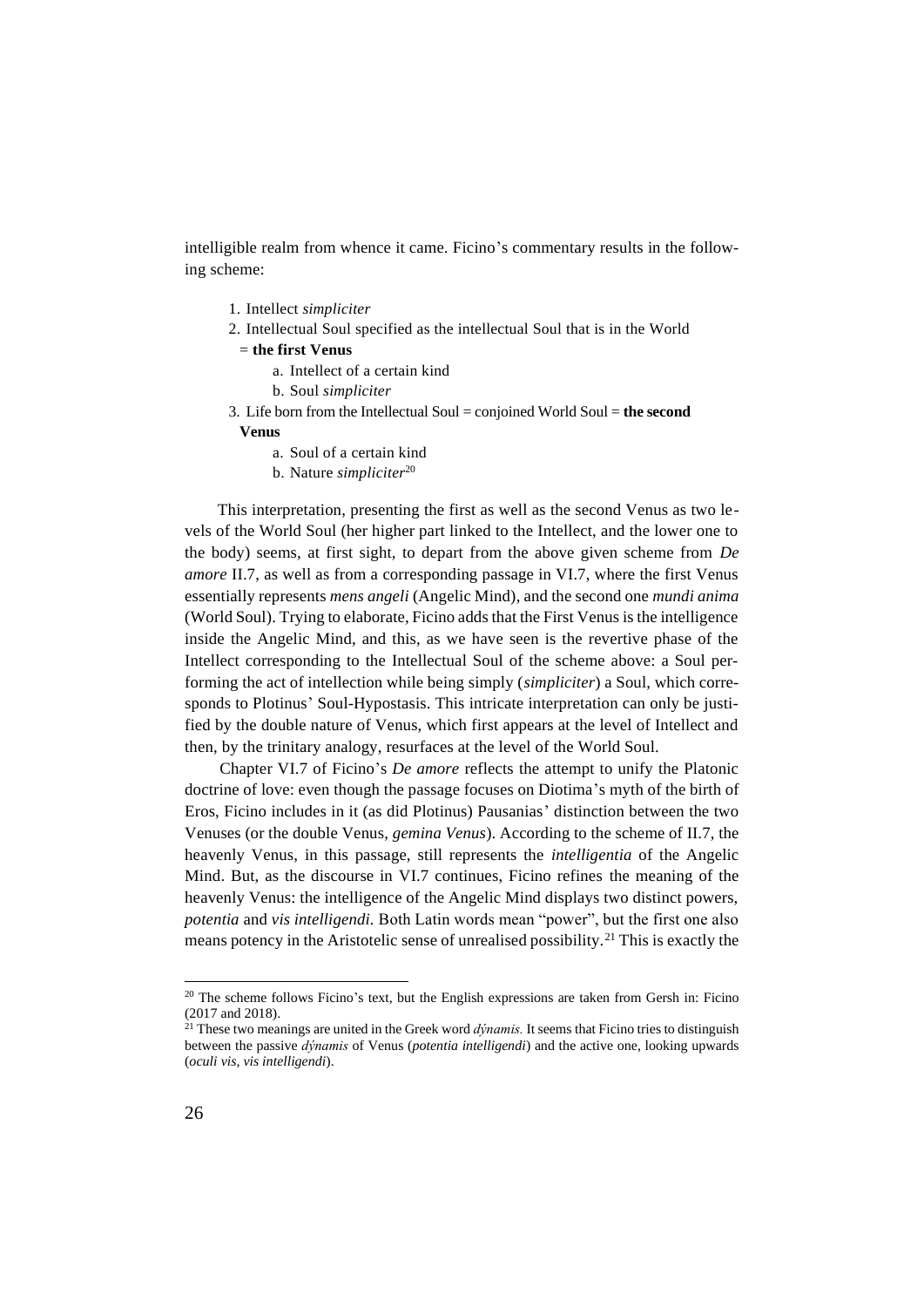meaning of the *potentia intelligendi,* which, according to Ficino, is by its nature formless and dark, and thus represented by Eros' mother, Penia (meaning "poverty"). Ficino is, therefore, explicitly introducing the element of privation at the level of the Angelic Mind. This does not mean that he disregards the essential characteristic, the fullness of the Neoplatonic Intellect, for the unrealised potentiality of Penia is promptly met by the riches of the Angelic Mind, represented by Poros. Nevertheless, Penia stands for the darkness and lack of form inside this *potentia intelligendi,* which is actualised only with the arrival of the ray of light (*radius*), represented by Poros. Does that mean that Ficino has departed from Plotinus? Not necessarily: he compares this dark and formless power to the "the eye's power before the arrival of the sun"<sup>22</sup> (*vis oculi ante solis adventum*), evoking Plotinus' metaphor of the "sight not yet seeing", which refers to the state of undefined desire of the Intellect trying to grasp the simplicity of its principle (*Enn.* V 3(49).11.4–5). There is another passage from Plotinus narrating the "birth" of the Intellect which, before actually becoming Intellect, "steps out" of the First Principle (= the One) as something other (*állo*): "This, when it has come into being, turns back upon the One and is filled, and becomes Intellect by looking towards it." (V 2(11).1.7–9).<sup>23</sup> This *other* shows the qualities, or rather the un-quality and lack of form of the indefinite Dyad and intelligible matter<sup>24</sup> which could be related to Plotinus' interpretation of Penia in III 5(50). Plotinus, however, does not speak of poverty in the intelligible world (the closest he comes to it is with the word "desire" in  $V$  3(49)11.6), or "need" in VI 7(38).33.11) and he is always careful to stress the fullness of the Intellect (III 8(30).11.39). Also, in the tractate *On Love,* he directly connects Penia to the primary indetermination of *Soul,* not Intellect, before its turning back to the source (III.5(50).7). As matter, though an incorporeal entity, Penia is not included in Plotinus' hypostatic reality. She is mother of Eros and has nothing to do with the heavenly Aphrodite. It appears, then, that Ficino, while integrating Plotinus' process of emanation into his own metaphysics, took his interpretation of Penia and Poros to a higher level and did not hesitate to place Penia in the intelligible realm. This is evident also from other passages from Ficino's tractate referring to the darkness of the first substance (or essence) of the Angelic Mind (see *De amore* I.3 and V.11).

<sup>22</sup> English expressions and passages of Ficino's *De amore* are taken from Jayne's translation in: Ficino (1985).

<sup>23</sup> All passages from the *Enneads* are taken from Armstrong's translation in: Plotinus (1978 – 1988). <sup>24</sup> See also *Enn.* V 4(7).2.7ss. and Rist (1962, 101 – 102).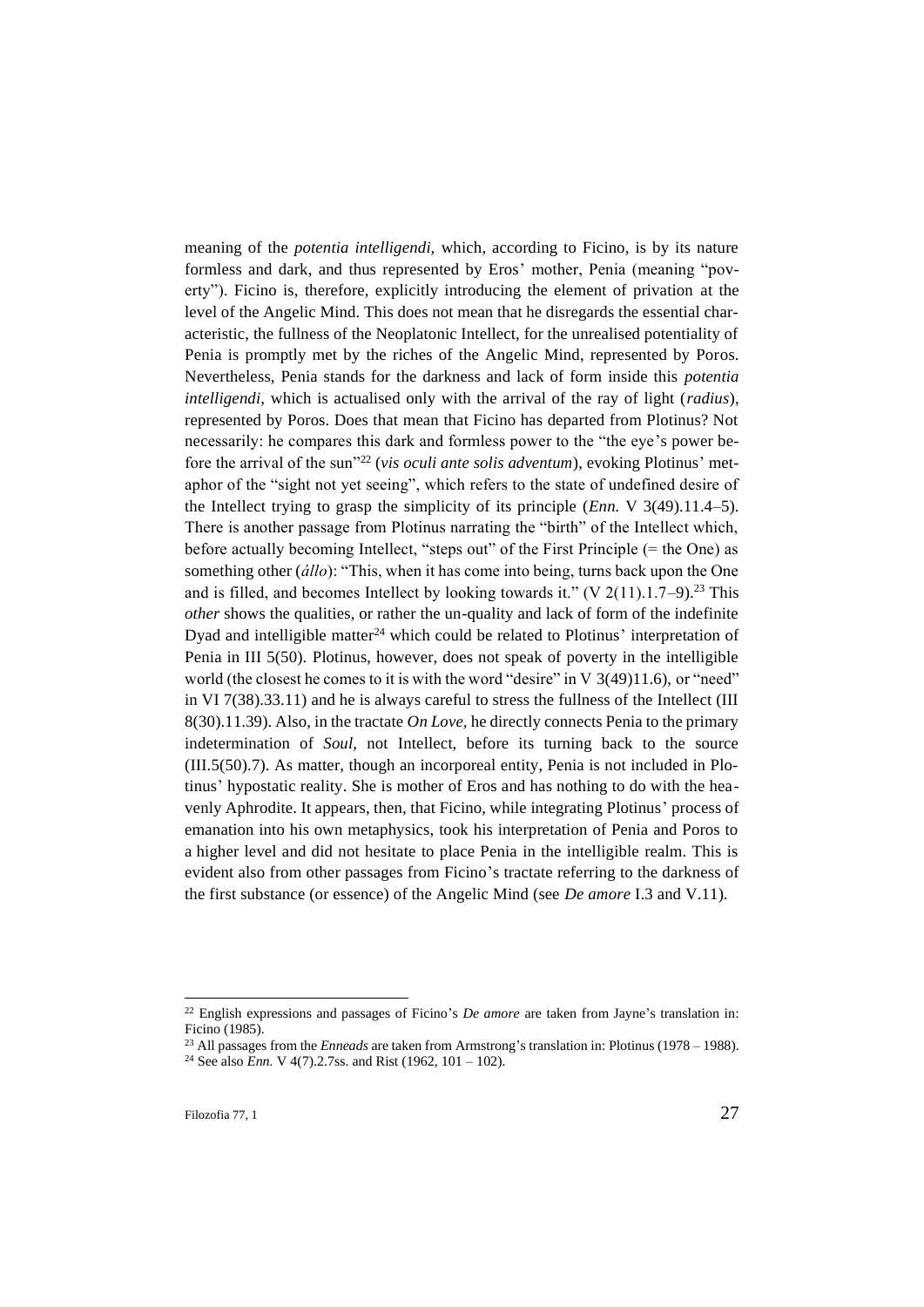## **Divine Love and Transcendent Beauty**

This makes us wonder what the balance of power is between Amor and Venus, which leads us to the question of priority in Ficino's metaphysical hierarchy. In *De amore, amor* seems to be at the top of this hierarchy. In the fifth speech given by Marsuppini, divine Love is, in a sense, older than the Angelic Mind, which God, the Father of everything, created "because of a certain love for the propagation of his own seed". (V.10) The *divinus amor* rises above all: not unlike Plotinus' Good, it proceeds to creation *non coactus, sed sponte* (V.11), and is older than Necessity, in which the Mind creates ideas. Ficino's generative first Love agrees with Plato's definition of Eros as love of "engendering and begetting upon the beautiful" (*Sym.* 206e), while Plotinus has replaced the first generation with procession (*próodos*), although he cannot always avoid expressions like "generation" and "creation", either.<sup>25</sup> Nonetheless, he is very careful in his formulation of the generative impulse of the One/Good. To Plotinus, the timeless generation is the result of an inner necessity of the Good, coinciding with its will. We could call it "natural", since it is in the nature of Good to give itself forth.<sup>26</sup> III 5(50), however, does not mention its love, for *éros* bears the Platonic connotation of poverty, and is therefore banned even from the level of the Intellect: as we saw, the first, heavenly Eros is born with the Soul-Aphrodite. Though it is the primal anagogical force, love is below Good and the Intellect.

There *is* love in Plotinus' Intellect, but of a different kind: in VI 7(38).35.19– 25, it is an intoxication which, although referring to the description of the drunken Poros in *Symp*. 203b,<sup>27</sup> reflects rather the ecstatic rapture and divine madness described in Plato's *Phaedrus* (251a–b). Thus, the *Phaedrus* vocabulary is used by Plotinus to describe the mystical union of the Intellect with its principle.<sup>28</sup> The focus in the passage of VI 7(38) is evidently not on the generative or even less on the deficient trait of love.<sup>29</sup>

The two concepts of Platonic love (fullness and deficiency) in Plotinus are also addressed by Ficino in his commentary to *Phaedrus*. Here also, Ficino puts love at the top of the metaphysical hierarchy, so that the supreme God appears inseparable from his own desire to create.

<sup>25</sup> For example, *próte hoîon génesis* in *Enn.* V 2(11).1.7.

<sup>26</sup> See, *Enn.* V 4(7).1.27 – 39.

<sup>27</sup> See Lacrosse (1994, 97).

 $28$  Lacrosse (1994,  $28 - 29$ ).

<sup>29</sup> In fact, in the treatise *On Eros*, Plotinus emphasizes this point by distinguishing between Poros' drunkenness and the fullness of the Intellect (III 5(50).9).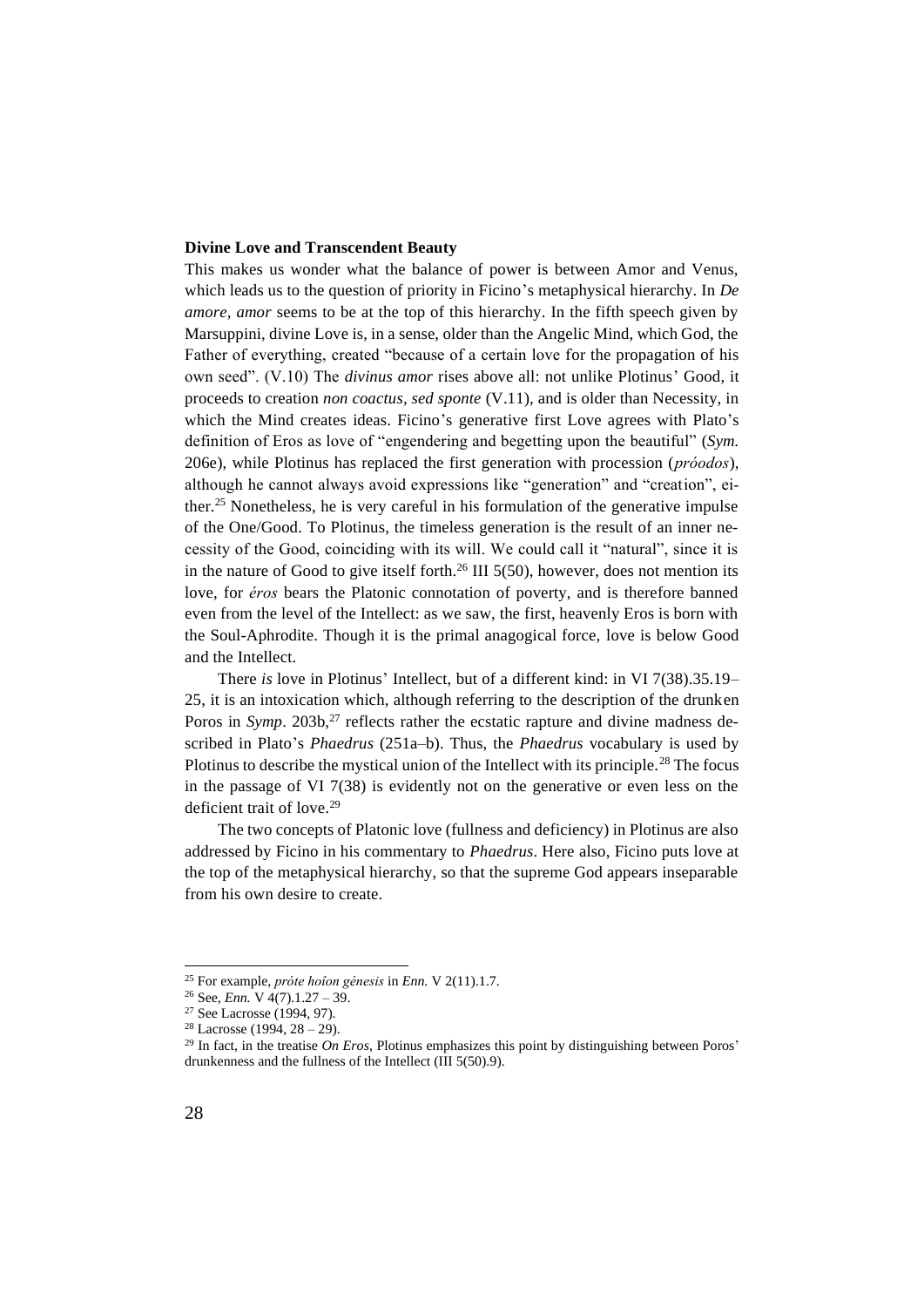Love is also god, that is, the god in whose presence love flourishes. Or rather, he is the highest god himself, for just as he can be called beauty in Plotinus, being the fountain of beauty, he can also be called love as the author of the love pursuing beauty. For when Plotinus puts the will first, he is about to deny not love itself, but assuredly the love that is poor (*In Phdr., Summa* 12).

The reference to Plotinus is of double interest. Firstly, it addresses the concept of love at the level of the One. Ficino's rather abrupt transition to the will, which "Plotinus puts first", is evidently referring to the treatise, *On Free Will and the Will of the One* (*Enn.* VI 8(39)). This is one of the most controversial of Plotinus' tractates for, at one point, speaking of the One, Plotinus relinquishes his habitual elliptical and apophatic discourse, and indulges in an "incorrect thinking" (Chs. 13–18), which is part of a methodology used deliberately to establish the perfect freedom of the First principle. It is in this context that Plotinus speaks of the love of One for itself:

And he, that same self, is lovable and love and love of himself, in that he is beautiful only from himself and in himself. For surely his keeping company with himself could not be in any other way than if what keeps company and what it keeps company with were the one and the same. But if what keeps company is one with what it keeps company with and what is, in a way, desiring is one with the object of desire, and the object of desire is on the side of existence and a kind of substrate, again it has become apparent to us that the desire and the substance are the same (VI 8(39).15.1–8).

These words could easily be applied to the Intellect or intelligible Beauty, where the subject of yearning and thinking coincides with the object. But the context leaves no doubt that Plotinus is speaking about the One/the Good. The love of the One for itself is a daring concept since it exposes the highest Principle to the element of privation. Ficino, distinguishing between the "sated" love and the indigent *éros*, is clearly aware of this, when he points out that Plotinus denies the love that is poor, and therefore substitutes it with will.<sup>30</sup> But it appears that neither expression fits with what Plotinus had in mind:

<sup>30</sup> As Kristeller (2005, 282ss.), observed, love and will in Ficino are frequently intertwined through the concept of desire, particularly if we consider Ficino's definition of love as *desiderium pulchritudinis*.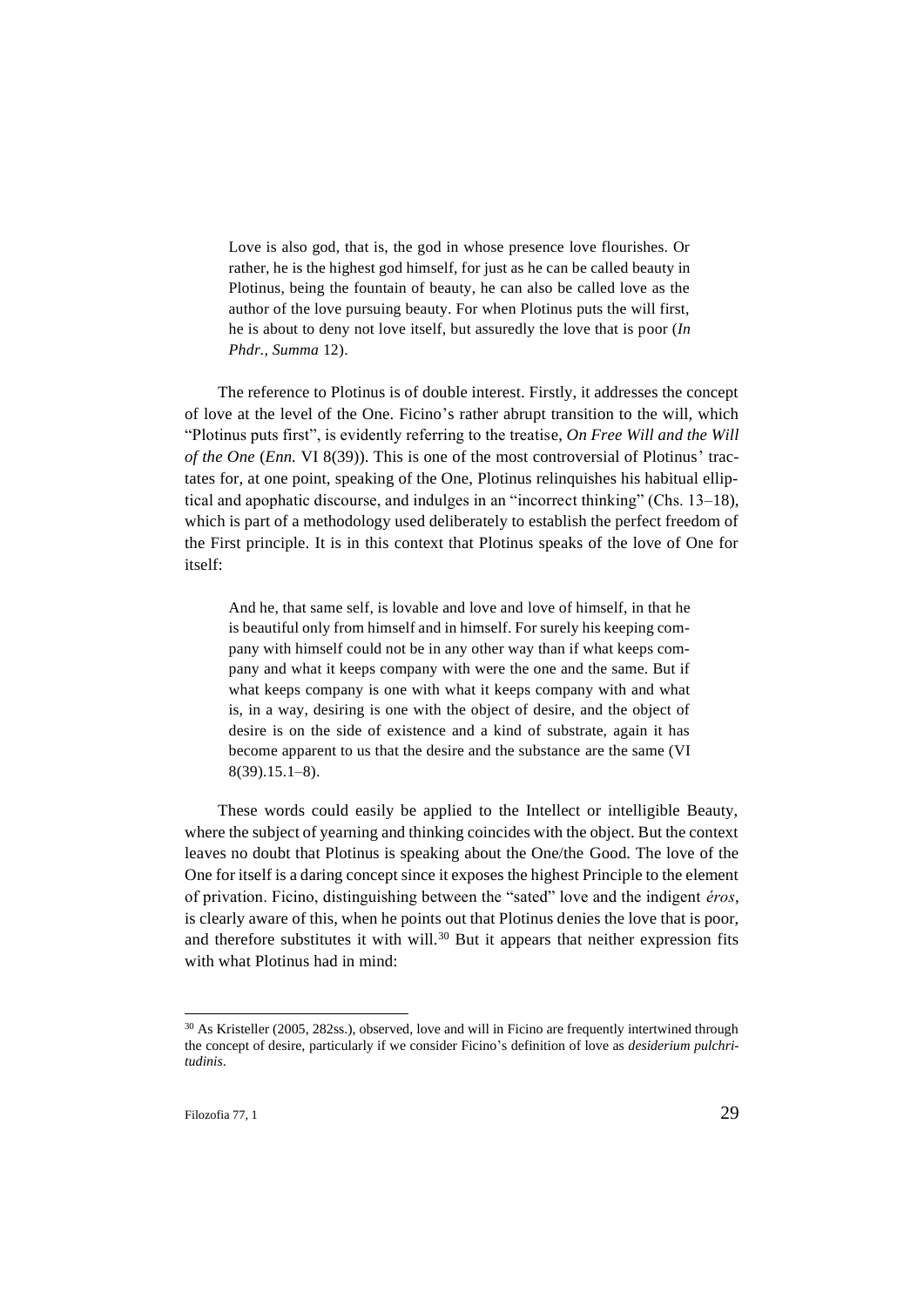But he, since he has the highest place, or rather does not have it, but is himself the highest, has all things as slaves; he does not happen to them, but they to him, or rather they happen around him; he does not look to them, but they to him; but he is, if we may say so, *borne to his own interior, as it were well pleased with himself*, the pure radiance*, being himself this with which he is well pleased* (VI 8(39).16.9–12).

The expression used here (*agapésas*) is evidently metaphorical (*hoîon hautòn agapésas*). It does not express love for anything but itself and this love is clearly turned inwards. Rist has pointed out the development, in this treatise, of the doctrine of divine Eros, arguing that the love of the One for itself is to be understood as love for everything that is immanent in the  $Good<sup>31</sup>$  and that, in its natural yearning for It, reaches mystical union with It.<sup>32</sup> However, even if we do conceive the highest Love as turned to that which is in a sense within, it remains ostensibly non-creative and, most importantly, introvertive. The use of the word *agapésas* does stir interest, but it is impossible to prove that its meaning is much different from the *éros* used at the beginning of the Ch. 15.<sup>33</sup> Many scholars do not support the traditional distinction between the Pagan Platonic *éros* as desire, born from privation, and the Christian charity (*agápe*).<sup>34</sup> The only subtlety of meaning in the *agapésas*is the idea of pleasure, rather than love, charity or desire, which brings the word *agapân* closer to the verb *hédesthai*, used to express Intellect's happiness (see for example VI 7(38).31.5ss.).

Although I remain convinced that the personalised terminology of the 39<sup>th</sup> tractate is to be taken as part of Plotinus' method of persuasion (VI 8(39).13.1–5), and therefore metaphorically<sup>35</sup> (Plotinus himself is very emphatic about it), I agree with Lacrosse that, to dismiss it as such, without placing it in the context of Plotinus' discourse on the One, would be superficial.<sup>36</sup> After all, Plotinus took pains to formulate the auto-erotic principle of emanation, and this formulation, together with the paradox of the One "being everywhere and nowhere" reflects, in many ways, the Platonic concept of Eros, as Lacrosse points out.<sup>37</sup> But no matter how we understand the pleasure of the One in Itself, Plotinus' divine *éros* is not given the

<sup>&</sup>lt;sup>31</sup> In the sense which is elaborated in the  $22<sup>nd</sup>$  tractate (*Enn.* VI 4(22).2 – 3).

 $32$  See Rist (1964, 78 – 82).

<sup>&</sup>lt;sup>33</sup> See Corrigan and Turner in: Plotinus (2017, 328), who point out the blending of these two expressions (*erân, agapân*).

 $34$  See Nygren (1953, 205 – 207). For the critic of his thesis, see Armstrong (1961), and for the overview of the debate, Lacrosse  $(1994, 106 - 107)$ . For later merging of these two concepts, see Rist (1964, 78 – 87).

 $35$  For the detailed argumentation, see the note in Leroux in: Plotin (1990,  $355 - 358$ ).

<sup>36</sup> Lacrosse (1994, 110).

<sup>37</sup> Lacrosse (1994, 118).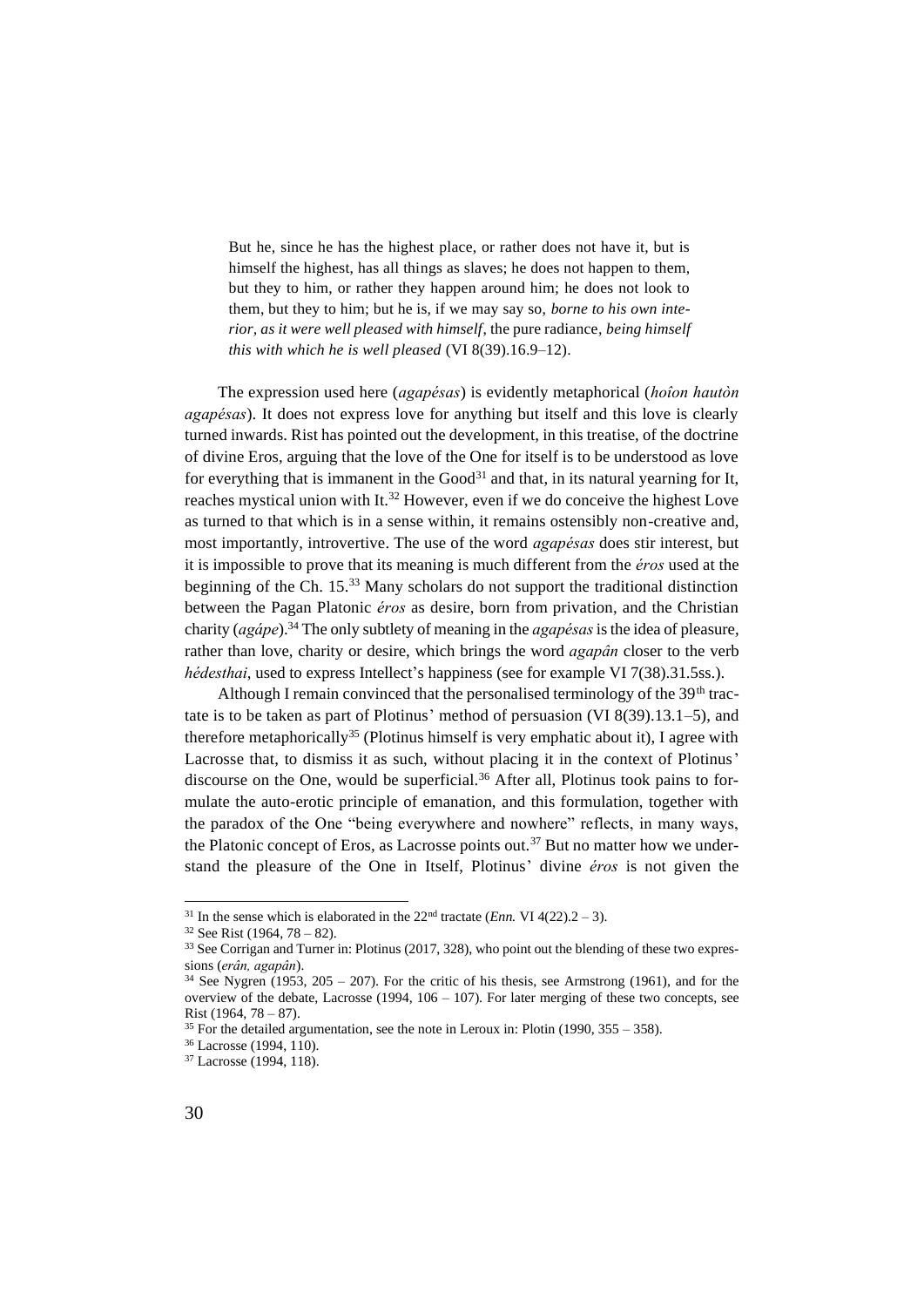prominent role of Ficino's procreative *amor divinus* as the driving force of the emanation. Plotinus' procession and reversion are reformulated by Ficino as the supreme Love, followed immediately by the reversive love. One should observe that these two forces do not correspond to the *amores* that attend the two Venuses, and of which it is the first one that turns back (contemplative love), and the second one that goes forth (generative love). These two *amores* are, in fact, just a reflection of a force that surpasses them both.

The claim that Plotinus calls the highest god beauty<sup>38</sup> is another challenging interpretation of Ficino that requires further clarification of Plotinus' view on the relation between the Good and the Beauty. In his early treatises, Plotinus did not distinguish sharply between them: "In a loose and general way of speaking the Good is the primary beauty" (see I  $6(1)$ .6–7 and 9.39s). In his later works, however, the difference is more pronounced, particularly in the treatise *On Intelligible Beauty,*  where the highest beauty is firmly anchored in the Intelligible world,  $39$  while the One transcends everything, beauty included. Ficino's reference to Plotinus can be explained by a passage in the  $38<sup>th</sup>$  tractate where, speaking of the infinite first Principle, Plotinus calls it "beauty above beauty", and "generator" and "principle of beauty":

[...] so his beauty is of another kind and beauty above beauty. For if it is nothing, what beauty can it be? But if it is lovable, it would be the generator of beauty. Therefore, the productive power of all is the flower of beauty, a beauty which makes beauty. For it generates beauty and makes it more beautiful by the excess of beauty which comes from it, so that it is the principle of beauty and the term of beauty. But since it is the principle of beauty it makes that beautiful of which it is the principle, and makes it beautiful not in shape; but it makes the very beauty which comes to be from it to be shapeless, but in shape in another way; for what is called this very thing [shape,] is shape in another, but by itself shapeless. Therefore, that which participates in beauty is shaped, not the beauty (VI 7(38).32.29–39).

The next chapter, however, produces a vague reference to the transcendent object of soul's love and intellect's thought:

<sup>38</sup> See the quoted passage from Ficino's *Commentary to Phaedrus* above (*Summa* 12).

<sup>&</sup>lt;sup>39</sup> See V 8(31).8.5ss., and even more so in V 5(32).12.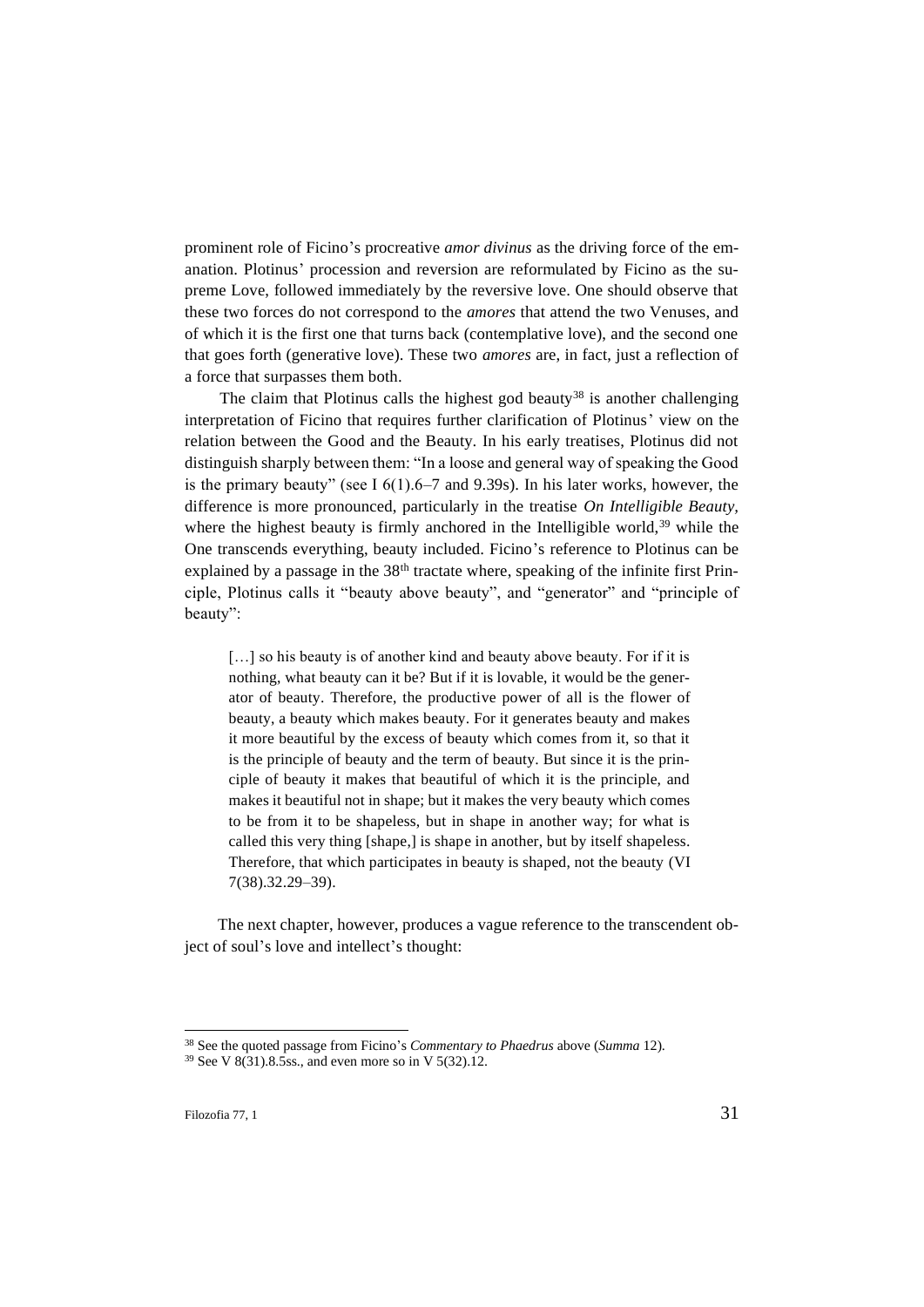[...] if it (sc. the intellect) thinks an individual, it has one intelligible shape; if it thinks all together it has a kind of variegated shape, still in need [and trying to discover] how it should contemplate *that which is above that which is all-beautiful and variegated and not variegated* (VI 7(38).33.8–12).

The English translation is that of Armstrong, but the Greek original is ambiguous about whether the attributes "all-beautiful" and "variegated and not variegated" are describing the transcendent or the transcended. Modern translations do not agree on this point: the translation quoted above is evidently among those which connect all three attributes to the transcended, i.e. the intelligible beauty, which makes the transcendent the first Good.<sup>40</sup> A different reading of the text ("it is still in need, namely, of considering the Being beyond, the entirely beautiful, variegated and not variegated" in Plotinus, 2018 (ed. Gerson)) suggests that all three attributes should be applied to the transcendent and that the *pánkalon*, which is at the same time variegated and not variegated, is what the intellect is about to see. If this is the case, can we still speak of the transcendent as the first Principle, the Good? According to Bréhier, who also applies all three attributes to the transcendent, no: this beauty, variegated and not variegated, is still "au-dessous du Bien",<sup>41</sup> and the translation "the Being beyond" in Gerson's edition concurs with that. There is also Hadot's explanation, antithetical to Bréhier's: for him, the *pánkalon,* whose variety is without variety, represents the Intellect (*l'Esprit*) who must look beyond it to this other reality. Hadot does not comment on this *realité*, but it must refer to the Good. In his commentary, though, Hadot introduces two beauties: "la Beauté une et multiple des Formes", which is the beauty of the Intellect, and "la vraie Beauté" (*Traité 38,* p. 334), which is the object of contemplation of the Intellect in search of the Transcendent.

What seems to emerge from this conflicting interpretation is the concept of transcendent beauty (cf. "the beauty above beauty" in 32.29), not exactly the transcendent Good itself, but somehow transcending the intelligible beauty. To use Plato's

<sup>&</sup>lt;sup>40</sup> It seems to be the prevalent explanation, supported also by Henry and Schwyzer in: Plotinus (1983)*,* as well as Igal in: Plotino (1985), Hadot in: Plotin (1988), Fronterotta in: Plotin (2007), and Radice in: Plotino (2002). Stern-Gillet (2000, 49 and 53), does not seem to have any doubts, either. Slightly different is the translation of Faggin in: Plotino (2000), who applies "variegated and not variegated" to the Good, but leaves out the *pánkalon*, and that of Harder in: Plotin (1964), who connects the first two attributes to all-beautiful and the not variegated to the Good. <sup>41</sup> In his note to translation (*Enn*. VI<sup>2</sup>, p. 106).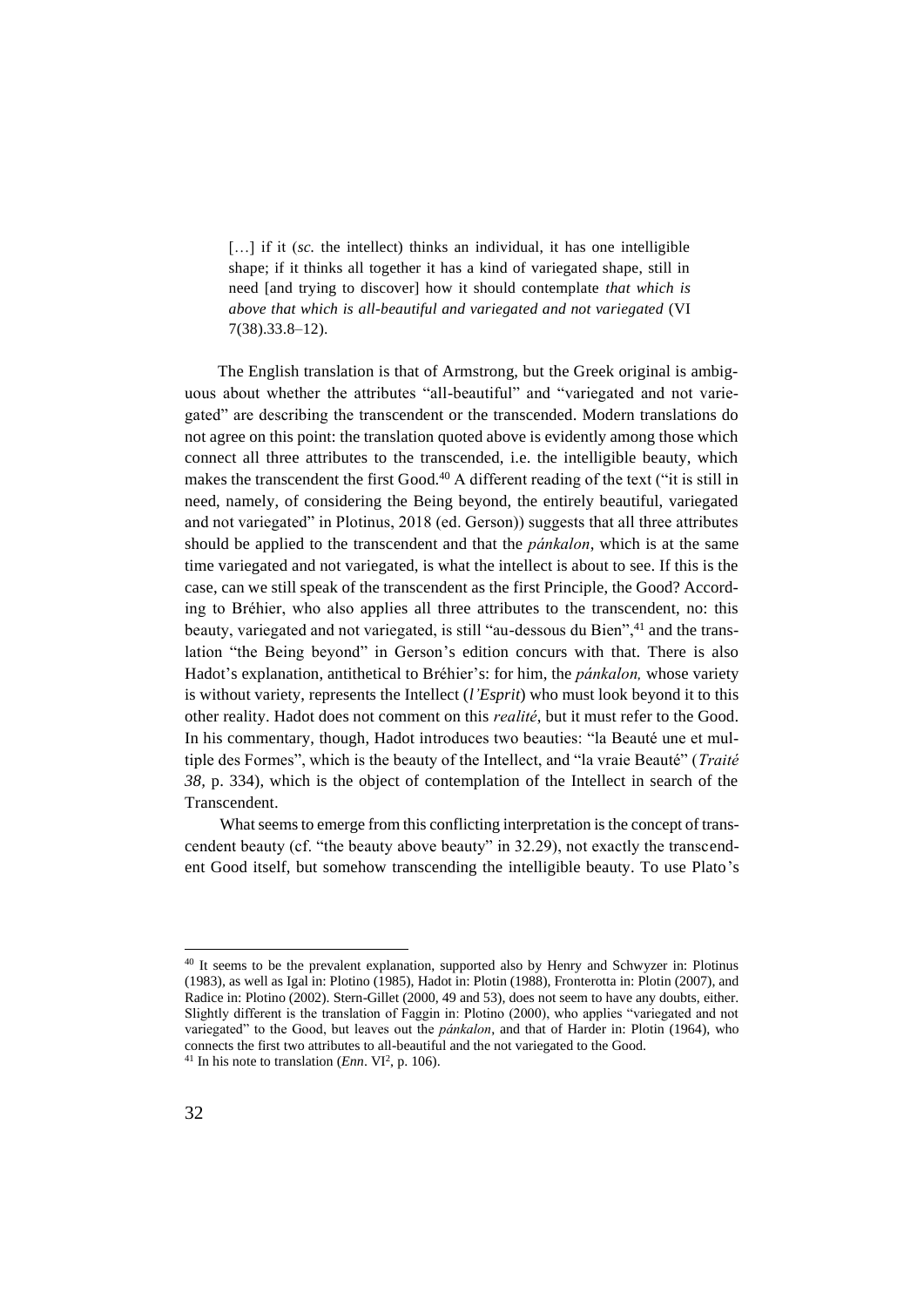words, "the power of the Good seems to have fled into the nature of the Beautiful", <sup>42</sup> as this beauty is revealed further in the Ch. 33:

These beautiful things, then, must be measured and limited, but not the really beautiful or rather the super-beautiful; but if this is so, it must not be shaped or be a form. The primarily beautiful, then, and the first is without form, and beauty is that, the nature of the Good.

Not *pánkalon,* but *hypérkalon* this time is identified as the nature of the Good. What carries this Beauty (*kalloné*) <sup>43</sup> above the intelligible beauty (*kállos*) is the fact that it is not only shapeless, but also formless (*aneídeon*), thus transcending the realm of intelligible Forms (*eíde*). This makes it more plausible that the "all-beautiful, variegated and not variegated" indeed refer to the beauty of the one-and-many intelligible realm.

### **Conclusion**

This paper has sought to show, through these instances of Ficino's hermeneutics, that his attempt to bring Plotinus' concept of Love and Beauty closer to what he believed to be Plato's doctrine, and which was in many ways his own, sometimes led him to depart, in some points, from Plotinus and his doctrine of emanation. Nonetheless, his reformulation of the Neoplatonic procession remains solidly grounded in the *Enneads,* to which he keeps referring even in his commentaries on Plato. This not only confirms that his knowledge of Plotinus went alongside his study of Plato and other authors, but also gives full credit to his role as translator of, and commentator on, Plotinus' *corpus*.

## **Bibliography**

#### **Ancient and Renaissance sources:**

FICIN, Marsile (1956): *Commentaire sur le banquet de Platon.* Marcel, R. (ed.). Paris: Les Belles Lettres.

FICINO, Marsilio (1985): *Commentary on Plato's* Symposium. *On Love*. Jayne, S. (transl.). Dallas, Texas: Spring Publications.

FICIN, Marsile (2012): *Commentaire sur le Banquet de Platon. De l'amour.* Laurens, P. (ed.). Paris: Les Belles Lettres.

<sup>42</sup> See Plato's *Philebus* 64e*,* which is behind the concept of beauty in these passages, as the text itself seems to suggest (but cf. also "the extraordinary beauty" of the Good in *R.* 509a).

<sup>43</sup> The expression used here (*kalloné* instead of the usual *kállos*) is also found in Plato's *Symposion*  (206d), which is why Hadot translates it as "Beauté transcendente".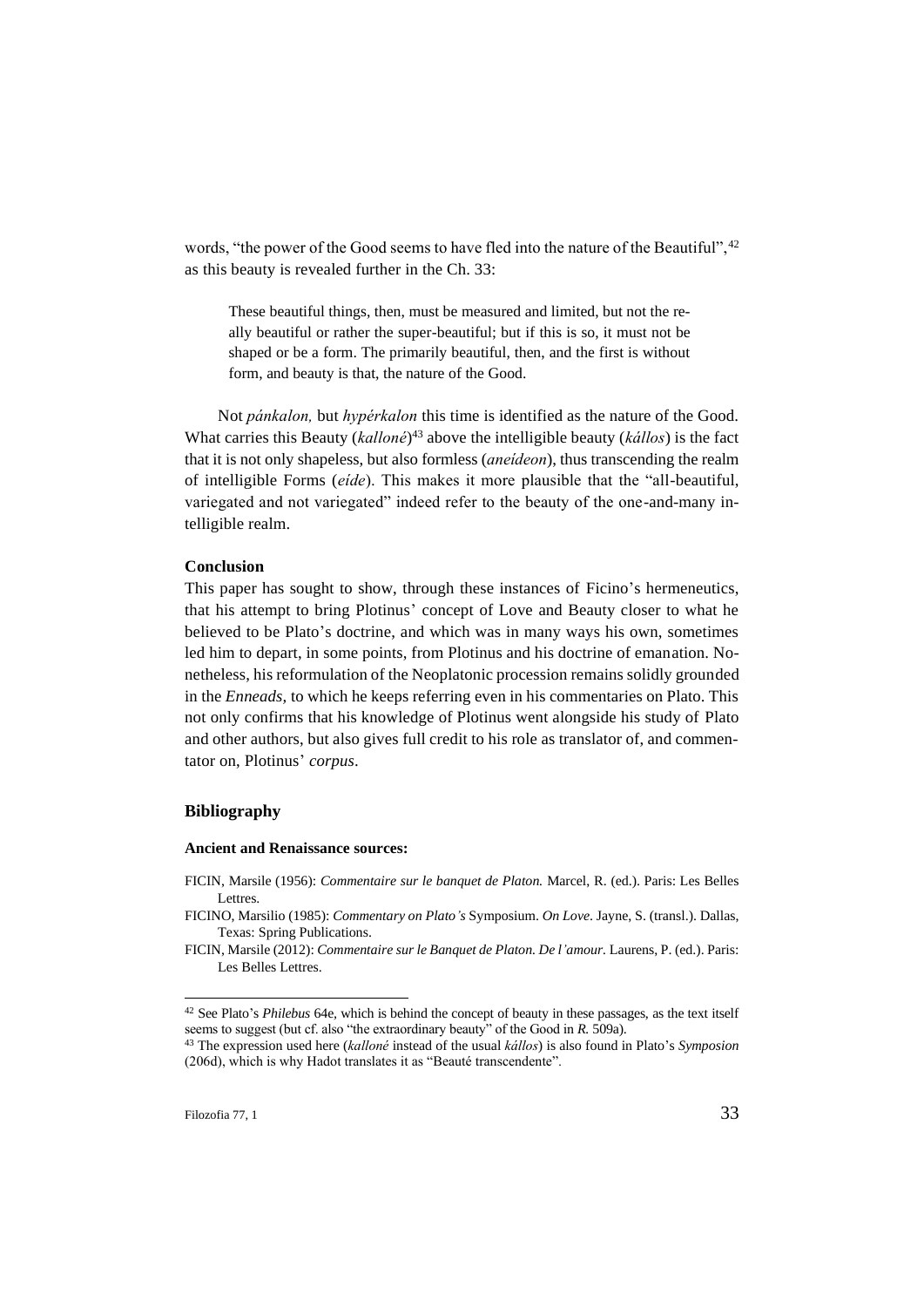- FICIN, Marsile (2014): *Über die Liebe oder Platons Gastmahl.* Blum, P. R. (ed.). Hamburg: Felix Meiner Verlag.
- FICIN, Marsile (2017): *Commentary on Plotinus. Vol. 4. Enn. III, Part 1.* Gersh, S. (ed.). Cambridge – Massachusetts – London: Harvard University Press.
- FICIN, Marsile (2018): *Commentary on Plotinus. Vol. 5. Enn. III, Part 2 and Ennead IV.* Gersh, S. (ed.). Cambridge-Massachusetts-London: Harvard University Press.
- FICIN, Marsile (2021): *O ljubezni.* M. Mihelič (transl.). Ljubljana: Slovenska Matica.
- PLOTINI *Opera I*–*III* (1964 1983): Henry, P. and Schwyzer H. R. (eds.). Oxford University Press.
- PLOTINS *Schriften III* (1964): Harder, R. (transl.) Hamburg: Felix Meiner Verlag.
- PLOTINUS (1978 1988): *Enneads I – VI.* Armstrong, A. H. (transl.). Cambridge London: Harvard University Press.
- PLOTINO (1985): *Enéadas III – IV.* Igal, J. (transl.). Madrid: Gredos.
- PLOTIN (1988): *Traité 38.* Hadot, P. (transl.). Paris: Cerf.
- PLOTIN (1990): *Traité 50.* Hadot, P. (transl.). Paris: Cerf.
- PLOTIN (1990): *Traité sur la liberté et la volonté de l'Un. [Ennéade VI, 8 (39)]*. Leroux, L. (transl.). Paris: Vrin.
- PLOTINO (2000): *Enneadi.* Faggin, G. (transl.). Milano: Bompiani.
- PLOTINO (2002): *Enneadi*. Radice, R. (transl.). Milano: Mondadori.
- PLOTIN (2007): *Traités 38 – 41*. Brisson, B. Pradeau, J.-F. (eds.). Paris: Flammarion.
- PLOTINUS (2017): *Ennad VI.8. On the Voluntary and on the Free Will of the One.* Corrigan, K. and Turner, J. D. (transl.). Las Vegas-Zurich-Athens: Parmenides.
- PROCLUS (1963): *The Elements of Theology.* Dodds, E. R. (transl.). Oxford: Clarendon Press.

#### **Modern sources:**

ARMSTRONG, A. H. (1961): "Platonic *Eros* and Christian *Agape*". *Downside Review* 79, 106 – 120. BUSSANICH, J. (1988): *The One and its Relation to Intellect in Plotinus. A commentary on selected* 

- *texts.* Leiden New York København Köln: Brill. CELENZA, C. S. (2002): "Late Antiquity and Florentin Platonism: The 'Post-Plotinian' Ficino." In:
- Allen, M. J. B., Rees, V. and Davies M. (eds.): *Marsilio Ficino: His Theology, His Philosophy, His Legacy.* Leiden-Boston-Köln: Brill, 71 – 98.

CORRIAS, A. (2020): *The Renaissance of Plotinus.* New York: Routledge.

- GERSH, S. (2019): "Marsilio Ficino as Commentator on Plotinus: Some Case Studies". In: *Plotinus' Legacy. The Transformation of Platonism from the Renaissance to the Modern Era*. Gersh, S. (ed.). Cambridge University Press: 19 – 43.
- GOMBRICH, E. H. (1972): "Botticelli's Mythologies : A Study in the NeoPlatonic Symbolism of his Circle". In: *Studies in the Art of the Renaissance*, *vol. 2: Symbolic Images* , New York: Phaidon: 31 – 81.
- HADOT, P. (1957): "Etre, vie, pensée chez Plotin et avant Plotin". In: *Entretiens sur l'antiquité classique*: *"Les Sources de Plotin"*. Vandoeuvres – Genève: 107 – 157.
- HENRY, P. (1948): *Les Manuscrits des Enneads.* Paris: Editions Universitaires.
- KRISTELLER, P. O. (2005): *Il pensiero filosofico di Marsilio Ficino.* Firenze: Le Lettere (reprint).
- LACROSSE, J. (1994): *L'amour chez Plotin. Eros hénologique, eros noétique, eros psychique.* Bruxelles: Ousia.
- NYGREN, A. (1953): *Agape and Eros.* Philadelphia: The Westminster Press.
- PANOFSKY, E. (1972): *Studies in Iconology Humanistic Themes in the Art of the Renaissance*. (New York: Harper & Row: Icon editions, (reprint).
- PANOFSKY, E. (1970): *Renaissance and Renascences in Western Art.* London: Paladin*.*